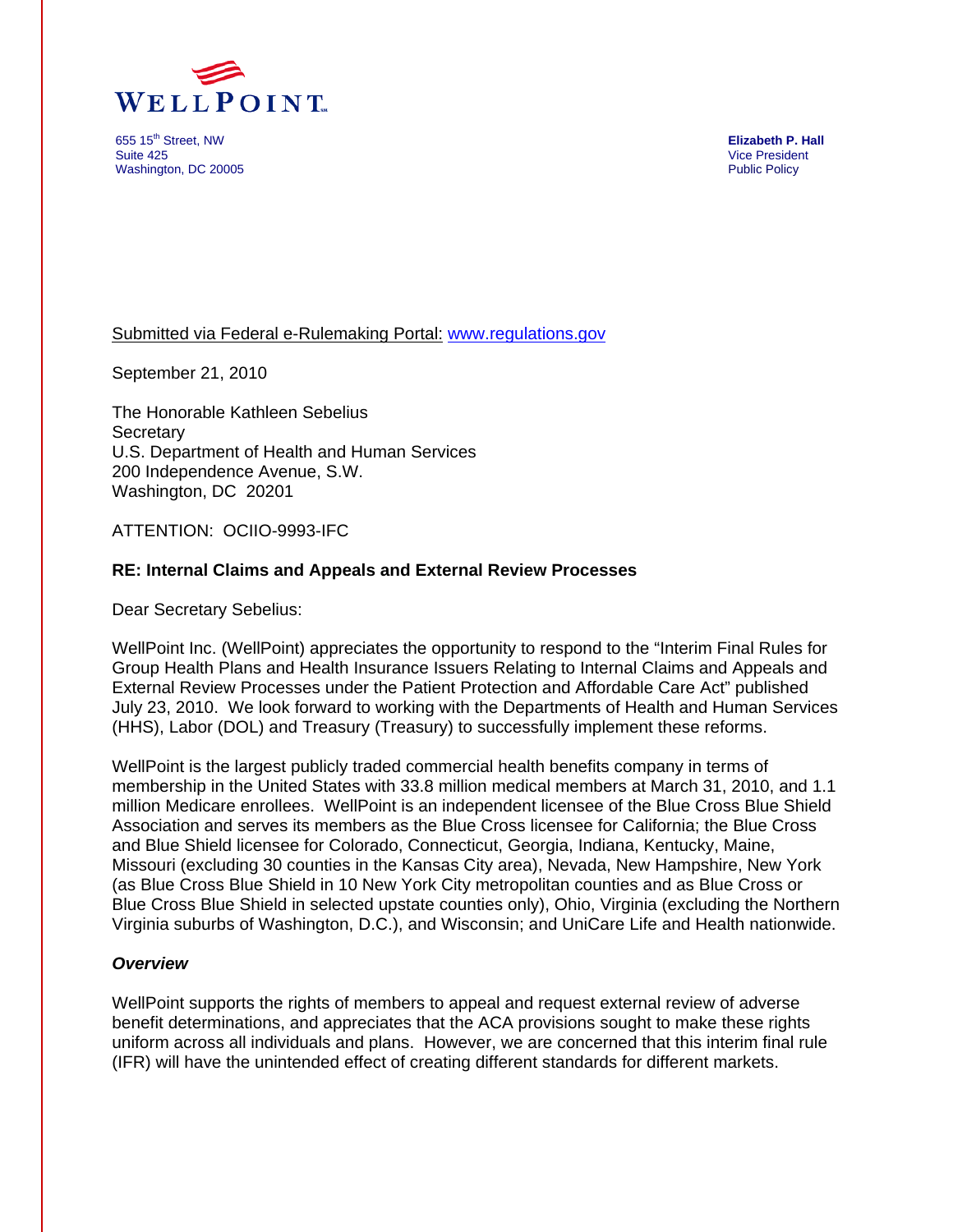In general, WellPoint is concerned about the extent to which this IFR broadens the scope of internal appeals and external review. The external review requirements go well beyond the practices currently in place in states and exceed the NAIC Uniform Model Act guidelines, which are referenced in the rule as a standard for compliant states. Further, the rule appears to extend internal appeals and external reviews to nearly every decision that a plan makes, without any parameters to ensure that these rights are exercised reasonably. For example, an individual who is denied initial enrollment in a plan because she resides outside of the plan's service area should not be permitted to appeal or request external review of that decision.

We believe that it was not the Departments' intention to broaden the scope as far beyond current practice, and the NAIC guidelines, as the IFR appears to do. We encourage the Departments to rely on the NAIC guidelines as the model for the state and federal external review processes, and to implement reasonable limits on the basis for which members may access the internal appeals process.

These recommendations and others are further reflected in our comments below.

# *Expedited Notification of Benefit Determinations Involving Urgent Care*

The IFR reduces the time allotted for review and notification of benefit determinations involving urgent care from 72 hours to 24 hours. While WellPoint is already committed to making urgent determinations as expeditiously as possible, our efforts are frequently constrained by external factors such as waiting for providers to submit additional information that is needed to make a fully informed determination.

The new 24-hour standard raises several concerns. This change will newly require plan and provider staff to be available over the weekend and during other non-business hours. WellPoint does not currently employ staff to make determinations over the weekend, nor do most physician offices. However, we could, albeit at some administrative and operational expense, make the necessary changes to comply. More importantly, we are concerned about providers' ability to make similar changes to be available for consultation or to submit needed records or additional information.

WellPoint believes it is beneficial for members to conduct a high quality, comprehensive review of the request and to make a fully informed determination, which may mean pending the decision until we have all needed information. Under the new 24-hour requirement, we are concerned that we may not be able to gather the necessary information to conduct a thorough review. While we can redeploy our own resources to make an urgent determination within 24 hours, we are only one part of the process. We rely on providers to share needed information, much of which is not available electronically. Providers may simply not have the staff or other resources in place to turn around a request that quickly.

WellPoint currently follows the standards set by accreditation organizations such as NCQA and URAC for review of urgent claims. We believe that their 72-hour standard recognizes the multiple parties involved in the process and balances the need to ensure a thorough, high quality review against the urgency of the request. We urge the Departments to reconsider their proposal to deviate from this existing and reasonable requirement with which plans already comply.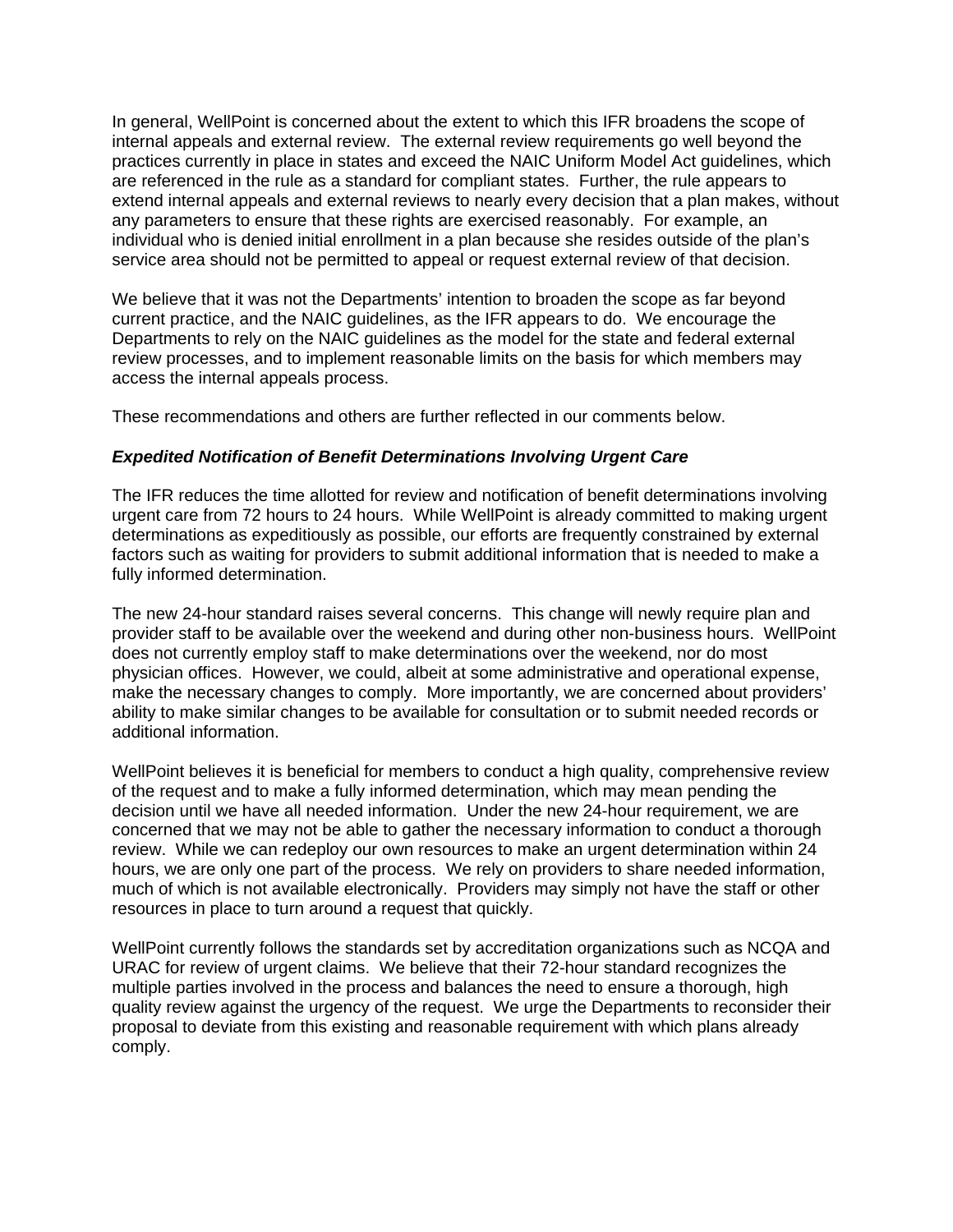# *Full and Fair Review of Claims*

The IFR requires that the plan or issuer must permit the claimant to review the claim file, provide the claimant with any new evidence, and permit the claimant to present evidence and testimony. WellPoint urges the Departments to consider the careful balance between these requirements and plans' and claimants' desires that a determination of benefits be made as expeditiously as possible. Requiring plans to automatically provide information to claimants will lengthen plans' timeframes for making benefit determinations. We believe that it should be up to members to exercise this option; in many instances, we believe that members would prefer to forgo receipt of evidence in favor of a faster determination. Thus, WellPoint recommends that the Departments modify the provision to require that plans and issuers make evidence and other information available upon request by the claimant rather than automatically for all claimants. Further, because the evidence is likely to include protected health information (PHI), sending the information only at the request of the member will limit the release of PHI and the potential for inadvertent receipt by an unintended party.

# *Notices*

Plans and issuers must ensure that any notice of adverse benefit determination or final internal adverse benefit determination includes sufficient information to identify the claim involved, including the diagnosis and procedure codes and their corresponding meanings. WellPoint agrees that the notices should be clear and understandable to the individual, but we have concerns about the requirement to include detailed clinical information such as diagnosis and procedure codes.

Our primary concern is for patients' privacy. Communication from plans, such as explanations of benefits (EOBs) and notices about appeals rights and determinations, are sent to the policy holder. The policy holder is not always the patient who received or requested to receive the services described in the notice. Including detailed information, such as diagnosis and procedure codes and their detailed descriptions would, in effect, result in the transmission of sensitive patient information to another individual. An example from our own experience is when a husband contacted WellPoint to obtain the diagnosis for a procedure included on an EOB for his wife. In this case, the wife had an abortion that she had not disclosed to her husband. In our verbal communication with the husband, we were able to protect his wife's privacy. We would not be able to do so, however, if required to report detailed diagnosis and procedure information on plan notices. Similarly sensitive symptoms, such as those pertaining to behavioral health conditions or diagnoses such as AIDS, would also be at risk of inadvertent and inappropriate disclosure to parties other than the patient if diagnosis codes were required to be included on plan notices. Even in cases where plan notices are addressed to the patient, the risk for inappropriate disclosure of sensitive information would be heightened if plans are required to routinely include detailed codes and descriptions. For example, consider a scenario where another member of a household opens a notice from the plan either intentionally or inadvertently, or instances when the notice is delivered to the wrong address.

Additionally, WellPoint does not want to interfere in the doctor-patient relationship. In a typical doctor-patient interaction, the physician informs the patient of his condition or illness and instructs him on the appropriate course of treatment. Rarely, if ever, would the physician tell the patient the diagnosis and procedure codes billed for the visit. As a plan, we do not believe it is our role to provide clinical information to the patient that the physician himself did not convey. Doing so could create confusion and anxiety for patients. For example, a claim may be coded with a diagnosis of cancer or AIDS because a test was conducted to rule out the condition. In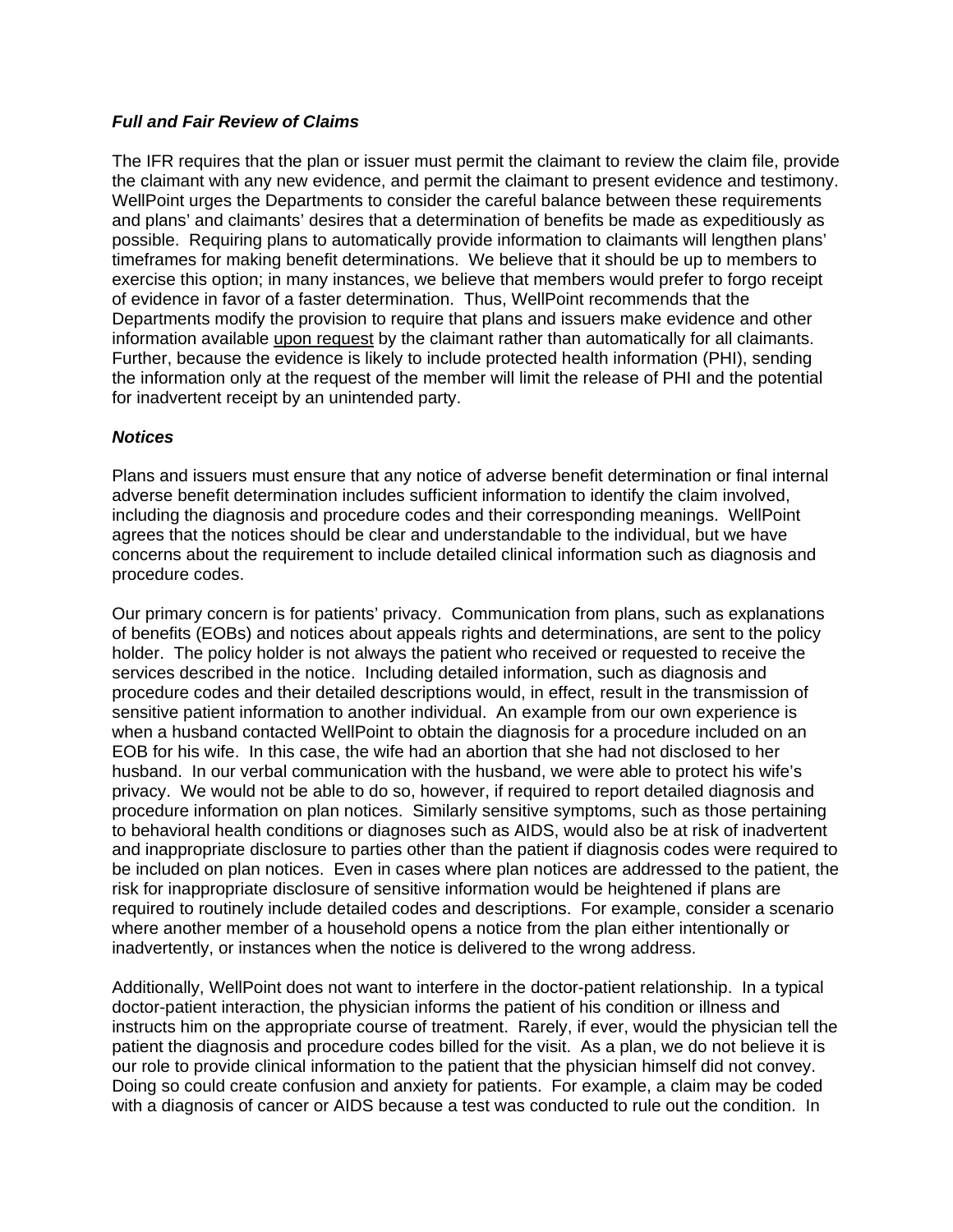such cases, the patient may not have known that the condition was being ruled out, or the provider may not have had a chance to convey the results to the patient prior to receipt of the plan communication. In either case the patient would be alarmed, without having complete information. We would prefer to leave these communications to the doctor and patient, without interference by the plan.

For these reasons, WellPoint instituted a set of changes to our EOBs and other plan communications several years ago. These changes aimed to increase their clarity and improve safeguards of members' privacy. Among these changes, we removed diagnosis and procedure codes and used simpler language to explain the service delivered. For example, the EOB distinguishes if the service was an office visit or lab test, but does not indicate the associated condition or diagnosis. Our experience indicates that the vast majority of members would not get additional value from diagnosis or procedure codes. Therefore, in light of the significant privacy concerns which we believe far outweigh any benefit, we recommend that the Departments exclude the requirement that diagnosis and procedure codes and descriptions be included in appeals and review notices.

### *Minimum Standards for State External Review Processes*

The IFR specifies that a compliant state external review process must provide for external review of adverse benefit determinations that are based on "medical necessity, appropriateness, health care setting, level of care, or effectiveness of a covered benefit." This requirement is broader than the scope of current state processes, as well as that of the NAIC Uniform Model Act, which is generally referenced as the standard for an accepted state external review process. WellPoint respectfully requests that the Departments provide clarification that the federal process mirrors the state process, which should, in turn, follow the NAIC model.

Further, WellPoint recommends that the Departments limit the scope of state external review processes to the customary bases for review: medical necessity, appropriateness, health care setting, and level of care. Should the Departments wish to maintain inclusion of "effectiveness of covered benefits," among the bases for review, we recommend that the Departments revise the language to be "effectiveness of the health care service or treatment" as in the NAIC Model Act.

#### *Provision of Notices in a Culturally and Linguistically Appropriate Manner*

The regulation specifies that group health plans with fewer than 100 participants must provide notices in any non-English language in which at least 25 percent of enrollees are only literate. Plans with 100 or more participants must do so for any non-English language in which the lesser of 10 percent or 500 participants are only literate. Additionally, plans must include a statement in the non-English language on English language notices and automatically provide subsequent notices in the non-English language.

WellPoint applauds the Departments' efforts to provide member notices in a culturally and linguistically appropriate manner. However, we are concerned that the proposed approach for group plans will be difficult and impractical to implement. In many cases, we may not be aware of, or able to determine, the language spoken by each member of a group plan in order to evaluate whether non-English notices are required. Furthermore, setting the threshold by plan, rather than community, could result in an overwhelming burden for plans. For example, if a small group plan has only four members and one speaks an uncommon English language, the plan would have to generate notices in that language and add the statement on all English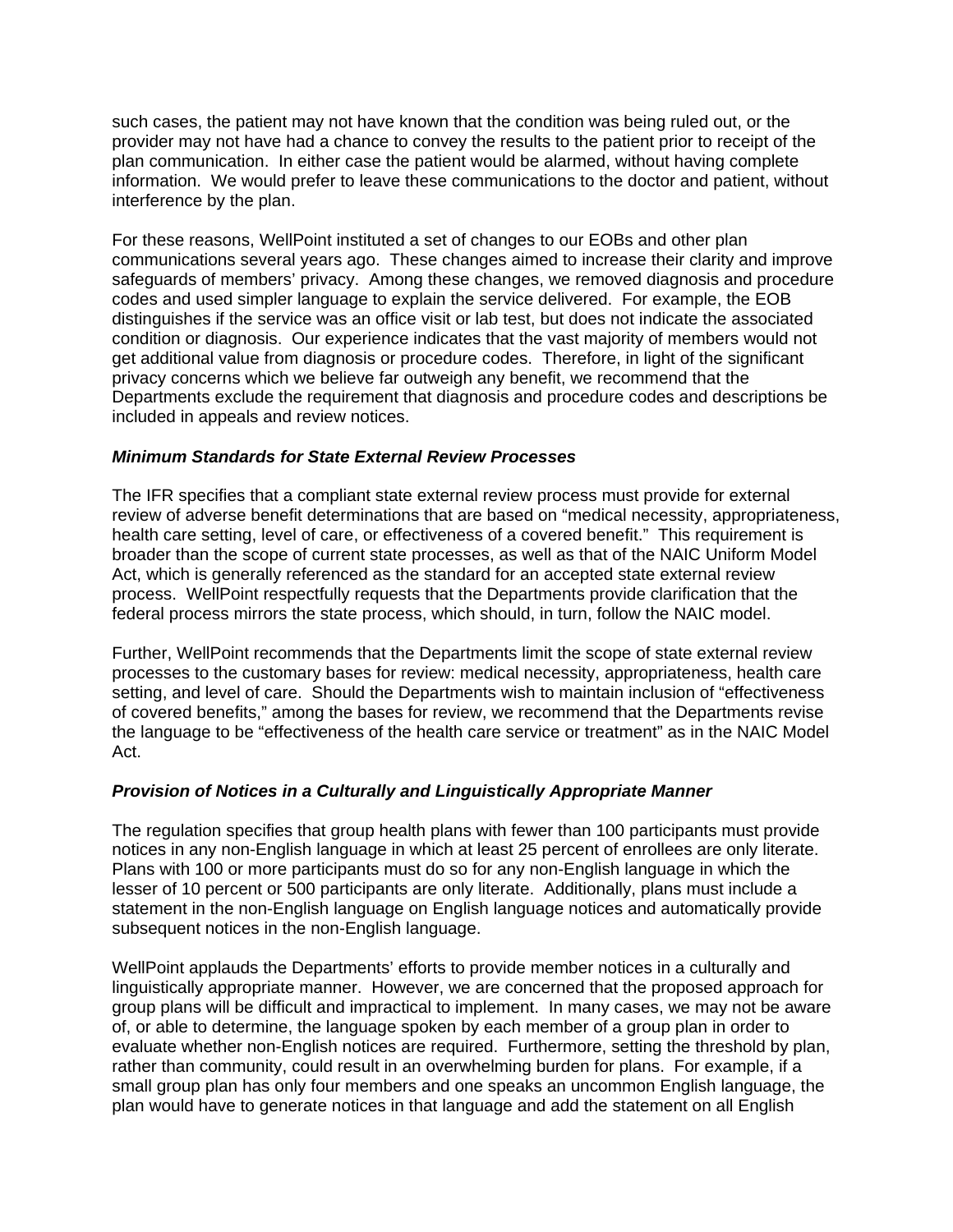notices for the benefit of a single member. If this scenario were repeated across many small group plans, the administrative expense and complexity would be multiplied. Further, we are concerned by the short time frame in which we have to implement these new requirements. It took more than a year to implement California's limited English proficiency requirements, as multiple systems and processes are implicated, and it is important to take the time to ensure that translated documents are accurate.

As we do today, WellPoint would like to continue offering notices based upon the linguistic needs of the community, rather making a determination separately for each plan's participants. The IFR and subsequent technical guidance requires that individual health plans determine on a county-by-county basis whether, and which, non-English language notices must be provided. WellPoint recommends that the determination be made at the state level, and that it be used for both individual and group health plans. Additionally, we respectfully request that the Departments use a standard methodology in all rulemaking related to the Affordable Care Act for determining when non-English language notices and language assistance be given. It would be inefficient and significantly complex to require different thresholds for different notices or aspects of a plan's business.

Also, the technical guidance released for issuers in the individual market directs plans to use Census data to determine in which non-English languages they must provide notices. The data does not clearly specify the language in many instances. For example, one category is "Other Indo-European languages." In those cases in which the data indicates a category of languages rather than a specific language, we suggest that an issuer be permitted to demonstrate compliance by either providing notices in the most common language in the category for the state or surveying its membership in the state to determine which specific languages within the category meet the threshold requirements.

Finally, given past experience, WellPoint recommends that non-English notices be provided to members only upon request. We want to ensure that we do not offend members by providing non-English notices automatically.

# *Technical Release for Federal External Review*

On August 23, 2010, the Department of Labor released additional guidance on the federal external review process for self-insured group health plans. The guidance offers plans two options for complying with external review requirements: compliance with a state process or compliance with the federal process. However, this is not a meaningful choice as plans cannot comply with the state process unless the state acts first to extend the process to self-insured plans. Most state legislatures will not convene again until early 2011, which will not be soon enough for plans to comply with the guidance. Further, even if states could act sooner, they may be reluctant to do so given current budget constraints. WellPoint recommends that the Department instead permit plans to follow the state process without actually using the state resources. That is, the plan would operationalize the state process on its own; this would not require state approval.

The technical guidance also requires that plans utilize Independent Review Organizations (IROs) in the external review process. We request that the Department clarify that third party administrators (TPAs) are permitted to contract with IROs for this purpose on behalf of the selfinsured group plan. The guidance appears to imply that group health plans must contract with IROs themselves, but we do not believe this was the Department's intent.